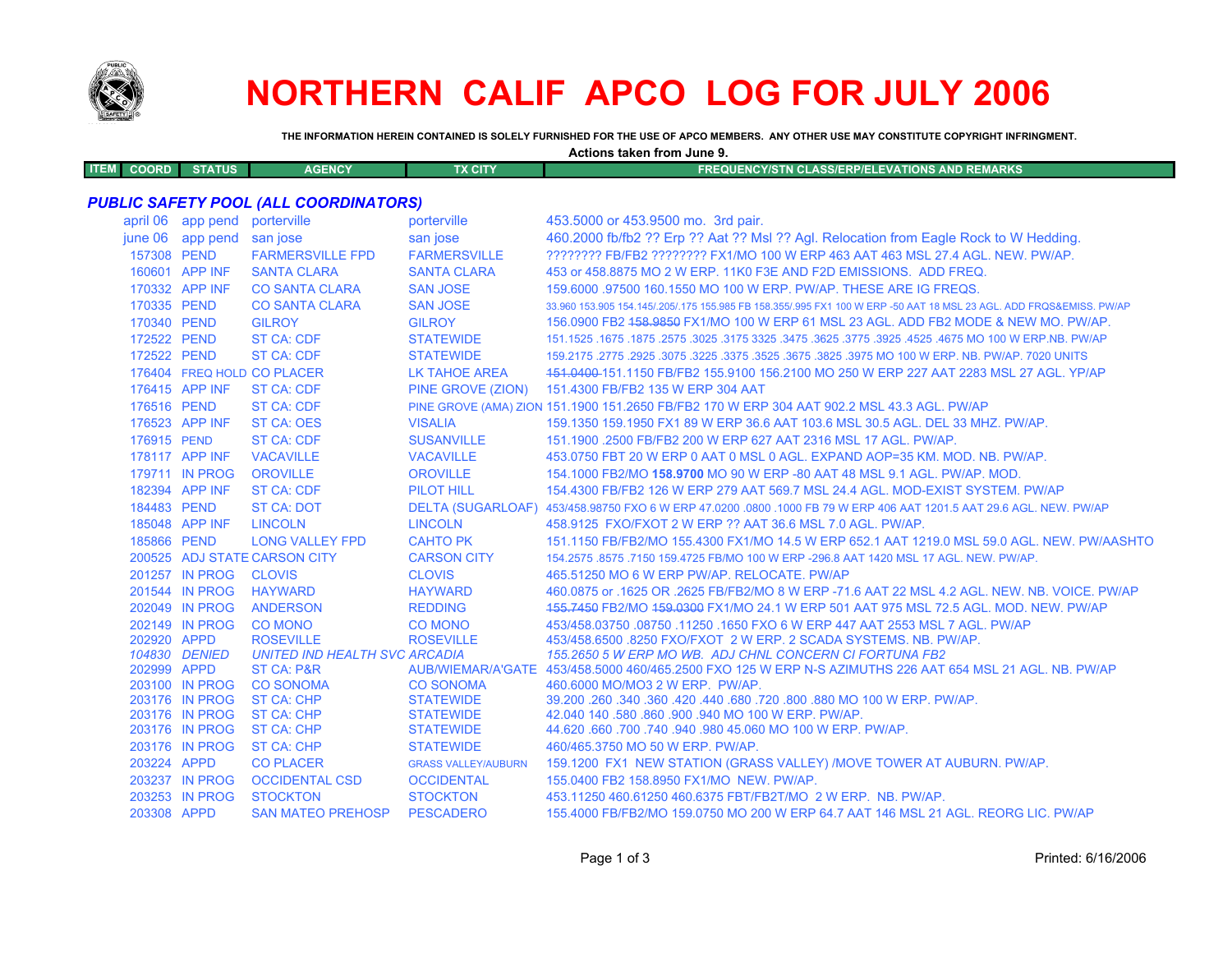#### **THE INFORMATION HEREIN CONTAINED IS SOLELY FURNISHED FOR THE USE OF APCO MEMBERS. ANY OTHER USE MAY CONSTITUTE COPYRIGHT INFRINGMENT.**

**Actions taken from June 9.**

| <b>ITEM</b><br><b>COORD</b> | <b>STATUS</b>    | <b>AGENCY</b>                                                    | <b>TX CITY</b>          | <b>FREQUENCY/STN CLASS/ERP/ELEVATIONS AND REMARKS</b>                                                                                    |
|-----------------------------|------------------|------------------------------------------------------------------|-------------------------|------------------------------------------------------------------------------------------------------------------------------------------|
| 203317 APPD                 |                  | <b>HANFORD</b>                                                   | <b>HANFORD</b>          | 460,2000,3750 FB/FB2/FX1/MO 250 W ERP EXSISTS, ADD NB, PW/AP,                                                                            |
| 203321 APPD                 |                  | <b>CO INYO</b>                                                   | <b>BAKER</b>            | 154.7250 FB2 250 W ERP 200.8 AAT 640 MSL 42.7 AGL, ADDS TO EXSIST, PW/AP MAX ERP 152 W.                                                  |
| 203331 APPD                 |                  | <b>CO FRESNO</b>                                                 | <b>CO FRESNO</b>        | 158,8350 MO 100 W ERP ONLY ADDS NB, PW/AP                                                                                                |
| 203334 APPD                 |                  | <b>CO FRESNO</b>                                                 | <b>CO FRESNO</b>        | MED 1-10 MO 30 W ERP. INCR MO#. ADD NB. PW/AP                                                                                            |
| 203335 APPD                 |                  | <b>CO FRESNO</b>                                                 | <b>CO FRESNO</b>        | 159.0750 MO ONLY ADDS NB. PW/AP.                                                                                                         |
| 203343 APPD                 |                  | <b>CO FRESNO</b>                                                 | <b>CO FRESNO</b>        | 154,9500 FB/FB2 18.1 AAT 5 W ERP 90.5 MSL 25.6 AGL, DEL 1 SITE ADD 2. ADD NB, PW/AP,                                                     |
| 203349 APPD                 |                  | <b>CO FRESNO</b>                                                 | <b>CO FRESNO</b>        | 154.8750 155.5350 156.0300 158.7900 158.8800 158.9550 158.9700 159.1500 458.4500 MO ONLY ADD NB                                          |
| 500388 APPD                 |                  | <b>REEDLY</b>                                                    | <b>REEDLY</b>           | 453/458.91250 MO 2 W ERP F3&F2. NEW. PW/IMSA.                                                                                            |
| 222                         | <b>APPD</b>      | <b>NEW WEST FOODS</b>                                            | <b>PLACERVILLE</b>      | 30.840, 31.240, 33.160, 33.400, 35.020, 151.835 .895, 154.490 .515 .540 MO 1-3 W ERP. NB. IG/PCIA.                                       |
| 605499 APPD                 |                  | PG&E                                                             | <b>VACAVILLE</b>        | DEL 156.6050 ADD 153.7250 FB/MO 368 W ERP 562 AAT 810 MSL 35.7 AGL. IMPACTS OES LG. IG/UTC.                                              |
| 203428 APPD                 |                  | <b>ST CA: DOT</b>                                                | <b>REDDING AREA</b>     | 453.1250 .4750 458.1250 4750 FXO 40 W ERP 414 AAT 1201 MSL 29.6 AGL, NB, MODS, PW/AP,                                                    |
|                             | 203438 FREQ HOLD | <b>SARATOGA</b>                                                  | <b>SARATOGA</b>         | 158,84250 FB/FB2/MO 153,86750 MO 60 W ERP -119 AAT 116.1 MSL 24 AGL, NB, NEW, PW/AP,                                                     |
| 0136 06 APPD                |                  | <b>TACO BELL #529</b>                                            | <b>CONCORD</b>          | 151.5200 154.4900 .5150 31.800 33.160 35.880 MO 1-2 W ERP. WB. IG/AAR                                                                    |
|                             | 44063 APPD       | <b>RIO DELL</b>                                                  | <b>RIO DELL/FORTUNA</b> | 453/458.2500 FXO 20 W ERP -50 AAT 104.1 MSL 6.1 AGL. WB. PW/FCCA.                                                                        |
| 44608 APPD                  |                  | <b>REDWAY</b>                                                    | <b>REDWAY (HUM CO)</b>  | 453/458.8000 FXO/MO -217 AAT 163 MSL 6.1 AGL. WB. PW/FCCA.                                                                               |
| 024732 APPD                 |                  | HOOPA VALLEY RES FM HOOPA (HUM CO)                               |                         | 155.3850 FB2 150.805 154.1900 .355 .385 MO 35 W ERP 396.9 AAT 1036 MSL 12 AGL, PW/IMSA, RESTORE                                          |
| 500441 WDRN                 |                  | <b>CO SACRAMENTO</b>                                             | <b>RANCHO CORDOVA</b>   | 453/458, 8125 MO 2 W ERP, F2D, NEW, PW/AASHTO,                                                                                           |
|                             | 203535 IN PROG   | <b>CO SISKIYOU</b>                                               |                         | CO SISKIYOU (3 LOCS 154.2500 FB2 14.9 W ERP 614 AAT 1964 MSL 6 AGL. ADD TO EXIST SYS. PW/AP.                                             |
|                             |                  | 203429 HOLDING CO FRESNO                                         | <b>FRESNO</b>           | 155,5650 FB2/MO 158,9250 MO 5 W ERP 16.1 AAT 90.5 MSL 3 AGL. ADDS TO SYS, PW/AP.                                                         |
| 203562 APPD                 |                  | ST CA: ?                                                         | <b>STATEWIDE</b>        | 460.0125 MO/MO3 1-2 WATTS NB. PW/AP.                                                                                                     |
|                             |                  | 203461 ADJ AREA BAKERSFIELD                                      | <b>BAKERSFIELD</b>      | 153.8750 .9950 154.115 .0250 FB/FB2 160 W ERP 74.1 AAT 282 MSL 28 AGL. PW/AP                                                             |
|                             |                  | 203465 ADJ AREA BAKERSFIELD                                      | <b>BAKERSFIELD</b>      | 151.0700 FB 160 W ERP -9.9 AAT 123.4 MSL 16 AGL, PW/AP                                                                                   |
|                             |                  | 203468 ADJ AREA BAKERSFIELD                                      | <b>BAKERSFIELD</b>      | 155.4300 FB 130 W ERP -16.9 AAT 123.4 MSL 16 AGL, PW/AP.                                                                                 |
| 44068 APPD                  |                  | <b>REDWAY</b>                                                    | <b>REDWAY (HUM CO)</b>  | 453/458.8000 FXO/MO -217 AAT 163 MSL 6.1 AGL, WB, PW/FCCA,                                                                               |
| 203605 APPD                 |                  | <b>HERCULES</b>                                                  | <b>HERCULES</b>         | 453.16250 MO 4 W ERP. NB. PW/AP.                                                                                                         |
| 430015 APPD                 | 203675 IN PROG   | <b>SAN RAMON VLY FPD</b><br><b>SIERRA ROAD IMP ASSN SAN JOSE</b> | W CREEK (DIABLO)        | 460.5750 FB/FB2 8.5 W ERP 958 AAT 1170 MSL 10 AGL, PW/AP.<br>173.36250 FXOC 8 W ERP -94 AAT 258 MSL 6 AGL. TELEMETRY. RESTORAL. IG/PCIA. |
|                             | 500466 DENIED    | <b>CO FRESNO</b>                                                 | <b>KERMAN</b>           | 159.11250 FB2/MO 155.0850 FX1/MO 20 W ERP 14 AAT 59 MSL 15.2 AGL, NEW, PW/AASHTO,                                                        |
|                             | 203743 OFFICE    | <b>HUMBOLDT ST UNIV PD ARCATA</b>                                |                         | 155.1150 FB/FB2/MO 156.2400 MO 100 W ERP ??AAT 28 MSL 22 AGL, ADD NEW SITE, PW/AP,                                                       |
|                             | 203760 IN PROG   | <b>ST CA: CHP</b>                                                | <b>SAN FRANCISCO</b>    | 453.2750 FB/FB2/FX1/MO 19 W ERP 25.6 AAT 19.2 MSL 36.6 AGL, NEW, WB, PW/AP,                                                              |
| 203738 APPD                 |                  | <b>CO SANTA CLARA</b>                                            | <b>MT CHUAL</b>         | 155,7000 FB/FB2 11.2 W ERP 726 AAT 1076 MSL 11.6 AGL, ADD TO EXIST SYS, PW/AP, WB&NB,                                                    |
| 105317 APPD                 |                  | RUSSIAN RIVER CO WATER GURNVILLE AREA                            |                         | 173.28750 FXO 8 W ERP V AAT V MSL 7 AGL. RESTORAL - LOCATIONS. IG/EWA                                                                    |
| 105167 APPD                 |                  | <b>CO SAN MATEO</b>                                              | <b>MONTARA</b>          | 453.2500 FB2 50 W ERP@230T 68.1 AAT 145 MSL 9.4 AGL. PW/IMSA.                                                                            |
| 024732 APPD                 |                  | HOOPA VALLEY RES FM HOOPA (HUM CO)                               |                         | 155.3850 .1000 .8200FB2 150.805 154.1900 .355 .385 151.0850 159.1800 MO<br>35 W ERP 296.9 AAT 103.6 MSL 12 AGL. PW/IMSA. RESTORE         |
|                             |                  |                                                                  |                         |                                                                                                                                          |

### *470-512 MHz POOL*

|             |             | 202214 IN PROG CO MARIN        | <b>BODEGA</b>    | 483.9500 .3750 484 8750 490.8000 488 9750 489 3250 .7000 490 1000 .7250                                           |
|-------------|-------------|--------------------------------|------------------|-------------------------------------------------------------------------------------------------------------------|
|             |             | <b>CONTINUES</b>               |                  | FB/FB2 200 W ERP 39 AAT 218 MSL 30 AGL. ADD TO EXIST, YP/AP.                                                      |
|             |             | 202278 IN PROG CO MARIN        |                  | CO MARIN & SONOMA 483.6525 .1750 485.6250 484.2000 489.8500 FB2/MO 200 W ERP 566 AAT 745 MSL 60.7 AGL. NEW. PW/AP |
| 112926 APPD |             | MOBILE RELAY ASSOC             | <b>LIVERMORE</b> | -489.71250 FB6/FX1T/MO6 250 W ERP 126 AAT 335 MSL 39.6 AGL. NEW. IG/PCIA                                          |
|             | 142006 APPD | MOBILE RELAY ASSOC             | FAIRFAX          | 489.83750 FB6/FX1T/MO6 1000 W ERP 612 AAT 762 MSL 21 AGL. NEW. IG/PCIA                                            |
|             |             | 201279 IN PROG CO CONTRA COSTA | <b>ORINDA</b>    | 482.7250 489.2500 490.0500 FB8/MO 33 W ERP 487 AAT 583 MSL 43 AGL, PW/AP                                          |
|             |             | 201289 IN PROG CO CONTRA COSTA | <b>MARTINFZ</b>  | 482,5750 483,0000 483,4000 483,7750 FB8/MO8 137 W ERP 239 AAT 273 MSL 36.6 AGL, PW/AP, NEW.                       |